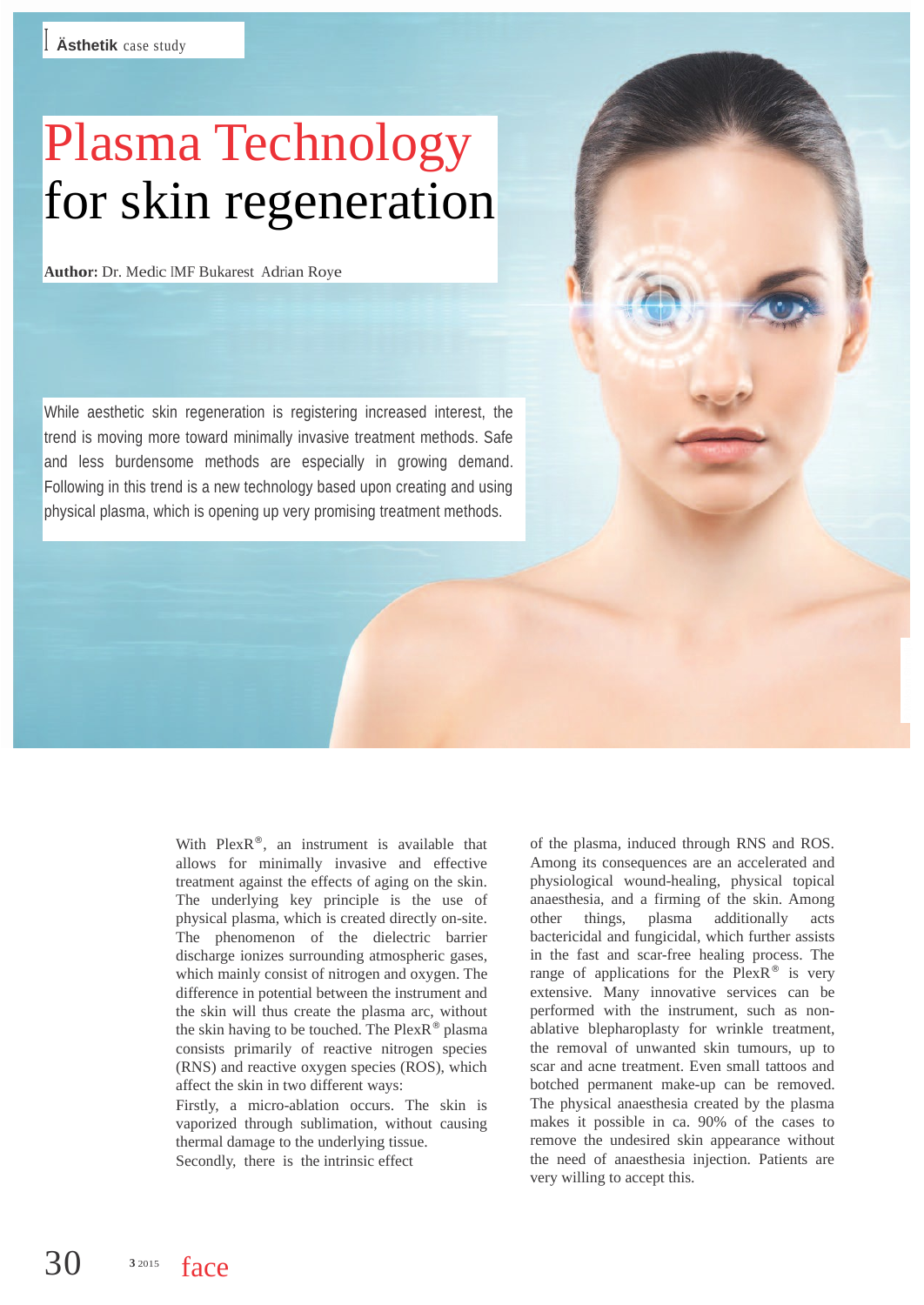

### **Treatment of pronounced radial lip-furrows**

The female patient represented by this example indicated that she was unhappy with her perioral region. During the examination deep radial lip-furrows were detected along the upper and lower lip in addition to moderate solar elastosis. The patient wanted an effective and low-risk treatment and she was prepared to accept a recovery time of around one week. The initial findings were documented following the clinical examination. After discussing various treatment methods, the patient decided upon the PlexR® plasma procedure. Following the examination, the consultation and the photo documentation, the skin of the area to be

elastosis is eliminated and the unwelcome wrinkles have mostly (ca. 95 percent) vanished. The achieved result is long lasting and the treated skin areas exhibit no signs of fibrosis.

#### **Dynamic non-ablative blepharoplasty (DNB)**

The region around the eyes is the central element of the face and is decisive in shaping the external appearance. Upon meeting someone, the first thing we do is make eye contact and look at the periorbital region. Drooping eyelids lead to a tired, sad and aged facial expression. In pronounced cases the excess skin can hang over and covering the eyelash line of the upper eyelid and lead to an impairment of the visual field (blinder effect).

**Images 1a-c:** patient with deep radial lip-furrows along the upper and lower lips and moderate solar elastosis. Prior to treatment (a), four days after the treatment with the red PlexR hand piece (b) and seven months after the procedure (c).

**Images 2a and b:** patient with perioral wrinkles prior to (a) and after the procedure (b).



treated was prepared through degreasing, aqua dermabrasion and the application of a numbing cream (ca. 45 minutes to take effect). Afterwards, the treatment was performed with PlexR®, using the red (stronger power, suitable primarily for the ablative effect) and the white (predominantly for the intrinsic effect) hand pieces. In the process of doing this, the author used a combination of spot and spray technique. The duration of the treatment in this case was about 20 minutes, after which the result had once again been documented by photos. After the treated areas were covered with a special care product, the patient received clear instructions as to how and with which products the skin should subsequently be cared for. Both the healing process and the final result (after seven months) were photo documented.

The patient and the attending doctor were very pleased with the achieved result. The

Dermatochalasis (a slackness of the eyelid skin) can lead to a sagging of the upper eyelids or to the creation of tear sacks and wrinkling of the lower eyelid.

Drooping eyelids are a reflection of ageing skin. Oftentimes an inherited weakness of the connective tissue exists, but a chronic inflammation or sun-related damage of the skin can also lead to a skin excess. The weakening of skin tissue with a loss of collagen fibres and elastin will then result in the slackening and reduction of skin elasticity. The average age when so-called "baggy eyes" first appear is between 40 and 50 years of age. Until now eyelid corrections were generally done surgically. Due to possible side effects (scarring, asymmetries, missing eyelid closure, hematomas, all the way to blindness), long downtimes, and general fears about surgical procedures on the eye, there are many patients who would like to have an eyelid lift but